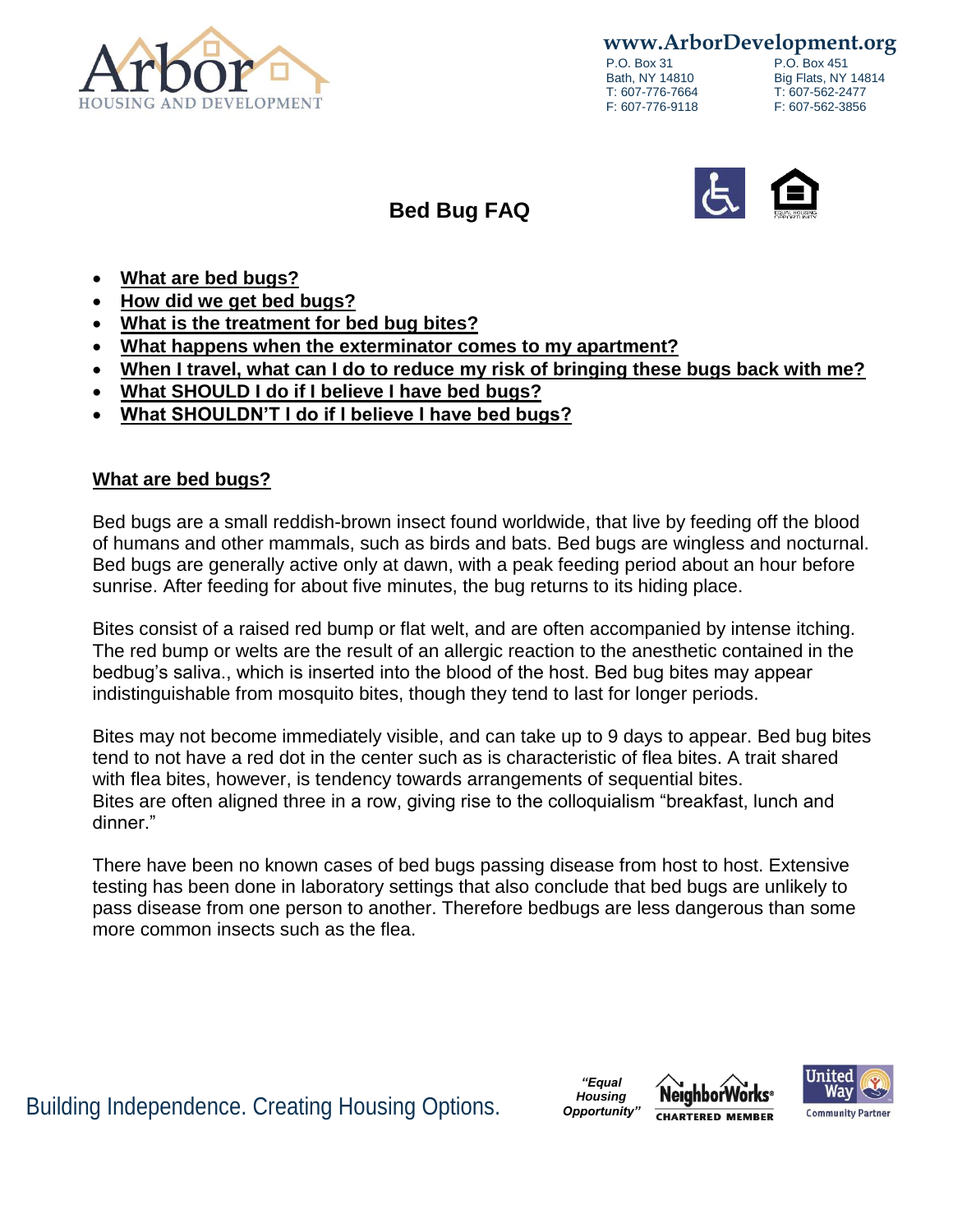# **How did we get bed bugs?**

Bed bugs were originally brought to the United States by early colonists from Europe. Bedbugs thrive in places with high occupancy, such as hotels. Bedbugs were believed to be altogether eradicated 50 years ago in the United States and elsewhere with the widespread use of DDT. This is no longer used and may account for the resurgence of these bugs in the US, as might the increase in international travel.

Bed bugs may be found in homes, motels, hotels, movie theaters, transportation depots and rest rooms. They may be accidentally moved with clothes, suitcases, furniture and other personal items. Bed bugs may also be transported in second-hand or rental furniture. Bed bugs do not fly or jump, but they move quickly over floors, walls, ceilings, and furniture.

Anyone who comes in direct contact with bed bugs can carry them into their homes. Bed bugs are equal opportunity pests – they will infest anyone, anywhere. Infestations are not ties to unsanitary living conditions; even world–class hotels have reported bed bug problems.

# **What is the Treatment for bed bug bites?**

It is important to note that bed bugs do not carry any human diseases. Suggestions to treat the bites include:

- Resist the urge to scratch. Scratching may only intensify the itch and cause an infection.
- Wash the bites with antiseptic soap to reduce the risk of infection.
- Apply an ice pack frequently to help relieve swelling.
- See your health care provider if you develop an infection.

#### **What happens when the exterminator comes to my apartment?**

If your apartment is confirmed to have bed bugs, the property's exterminator will come to treat your apartment. You will be required to bag and remove all clothing and bedding prior to the treatment.

The treatment will likely consist of a few different approaches; A pesticide will be applied to locations within your apartment that may harbor the bugs. The exterminator may place blue boards in your room. These boards can be good detectives and show the degree of success of the treatment. The exterminator will perform a THOROUGH and DETAILED vacuuming of our room and belongings. All of your room and items contained within it should be vacuumed on the outside surface and each drawer, crevice, etc. must also be vacuumed. You will need to be out of your apartment during treatment and for 2 hours after treatment is completed (expect around 4 hours).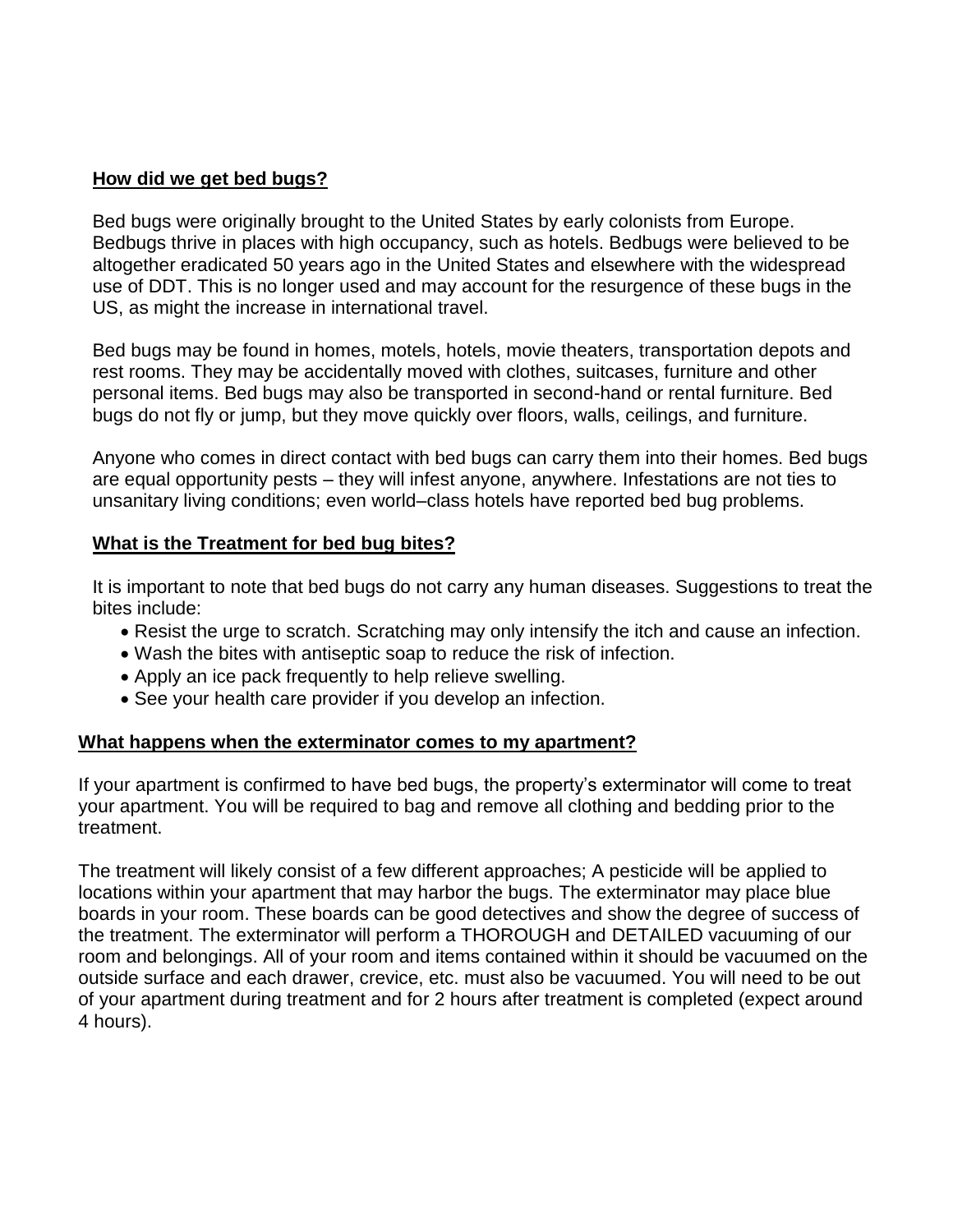Once you are permitted back in your apartment, you may unpack your laundry. This includes; mattress, bed frame, dresser, personal furniture, books and bookshelf, window and frame, inside closet, blinds, electrical equipment and computer, laundry basket, pictures, shoes and shoe boxes, clock and phone, area rugs, audio or video equipment, mirror, cd/dvd cases, perimeter of room.

A follow-up treatment will occur 14 days after the initial treatment. Rooms adjacent, above and below will also be treated as a precaution.

# **When I travel, what can I do to reduce my risk of bringing these bugs back with me?**

First, look at the room to seek potential hiding places for bedbugs, such as carpet edges, mattress seams, pillow case linings, head boards, wall trim or other tiny crack-like places bed bugs might hide.

Next, look specifically at the mattress seams for signs of bed bug activity; droppings, eggs, bloodstains or even bed bugs themselves – hiding in tiny folds and seam lines.

Never leave your clothing laying on the bed, or any location of possible infestation. Instead, use hangers or hooks capable of keeping all cloth distant from the floor or bed.

It's also not a bad idea to elevate suitcases off the floor on a luggage stand, table top or other hard surface. Close your suitcase, travel bag, when you're not using it. This way during the night the bugs may move over top of your luggage with greater difficulty to get inside. Elevate your luggage off the floor to tables or chairs. These may also be hiding places, but less likely.

Keep any bed bug you find (intact if possible) to show the hotel owner.

When you return from any travel (especially abroad) it is a good idea to take your suitcase to the Laundromat so you can wash ALL items before taking the suitcase to your apartment. If you wash all laundry in hot water before entering your residence, you will stop the spread of these bugs.

#### **What SHOULD I do if I believe I have bed bugs?**

Report your concern to the Property Management Department ASAP. Be prepared to follow the written instructions **prior to treatment.**